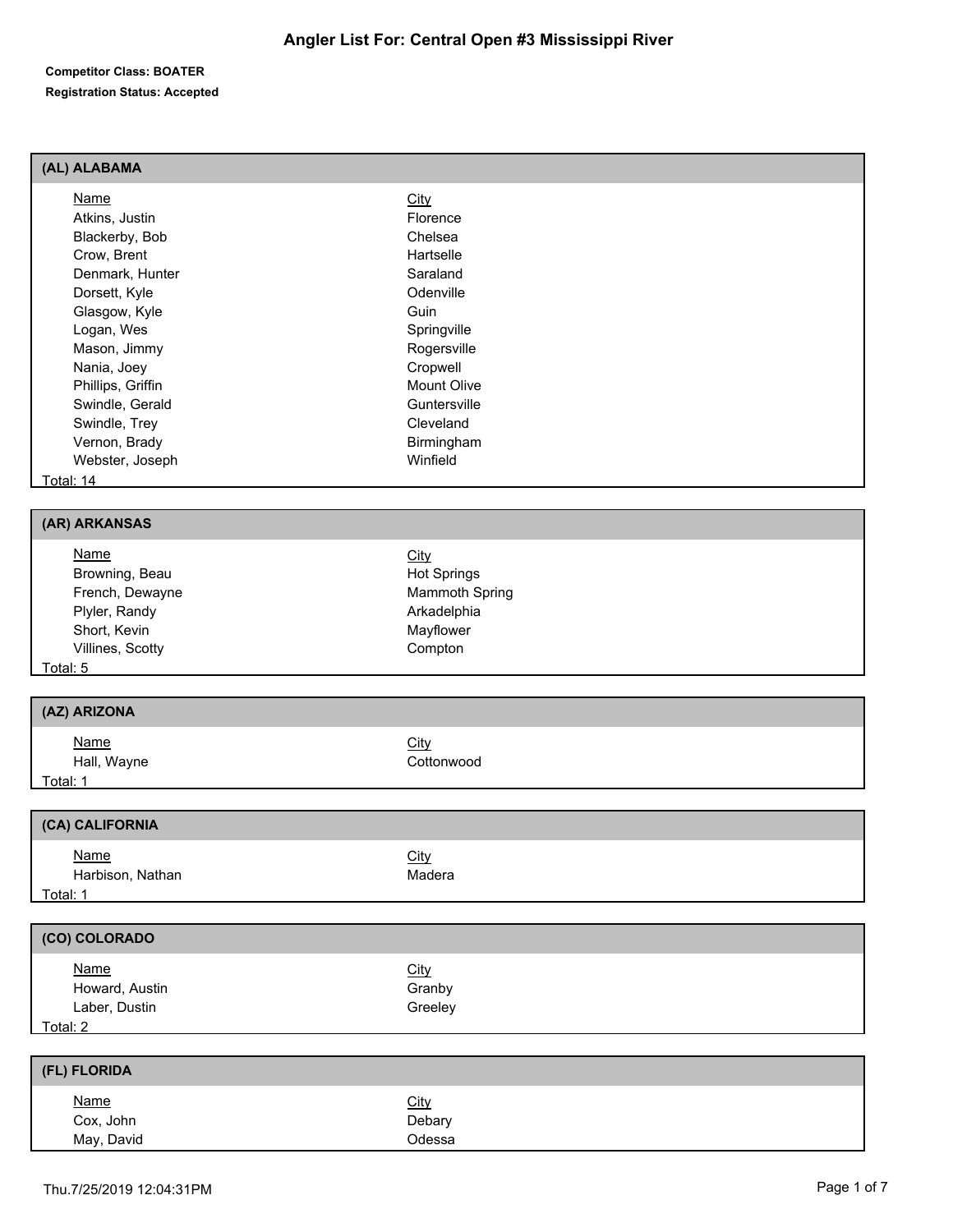## **Competitor Class: BOATER Registration Status: Accepted**

Total: 2

| (GA) GEORGIA                        |                |  |
|-------------------------------------|----------------|--|
| Name                                | <b>City</b>    |  |
| Frazier, Marc                       | Newnan         |  |
| Total: 1                            |                |  |
|                                     |                |  |
| (IA) IOWA                           |                |  |
| <b>Name</b>                         | <b>City</b>    |  |
| Aswegan, Chris                      | Tiffin         |  |
| Brimeyer, Austin                    | Dubuque        |  |
| Bunge, Rod                          | Mechanicsville |  |
| Cherkas, Ron                        | Grimes         |  |
| Crigger, Adam                       | Le Claire      |  |
| Engler, John                        | Vinton         |  |
| Fitzpatrick, Terry                  | Waukon         |  |
| Hamdorf, Daniel                     | Lowden         |  |
| Herb, Cole                          | Fairfax        |  |
| Hermsen, Adam                       | Marion         |  |
| Kulow, Keith                        | Iowa Falls     |  |
| Mertens, Mike                       | Mount Pleasant |  |
| Parker, Dan                         | Guttenberg     |  |
| Vance, Greg                         | Dubuque        |  |
| Total: 14                           |                |  |
|                                     |                |  |
| (ID) IDAHO                          |                |  |
| <b>Name</b>                         | City           |  |
| Shores, Brent                       | <b>Boise</b>   |  |
| <u>Total: 1</u>                     |                |  |
|                                     |                |  |
| (IL) ILLINOIS                       |                |  |
| <b>Name</b>                         | <b>City</b>    |  |
| Alcock, Travis                      | Antioch        |  |
| Beeman, Ryan                        | Lynn Center    |  |
| Connell, Dylan                      | Marion         |  |
| Connell, John                       | Marion         |  |
| Doty, Ryan                          | Galena         |  |
| Feldermann, Mike                    | Galena         |  |
| Gabel, Michael                      | St Charles     |  |
| Groh, Chris                         | Spring Grove   |  |
| Maloney, Jim                        | Roscoe         |  |
| McNutt, Bill<br>Ramsey Jr., Randall | Henry          |  |
|                                     | Chicago        |  |
|                                     |                |  |
| Samo, Curtis<br><b>Total: 12</b>    | Rochelle       |  |

| <b>INDIANA</b><br>(1N) |             |
|------------------------|-------------|
| <u>Name</u>            | <b>City</b> |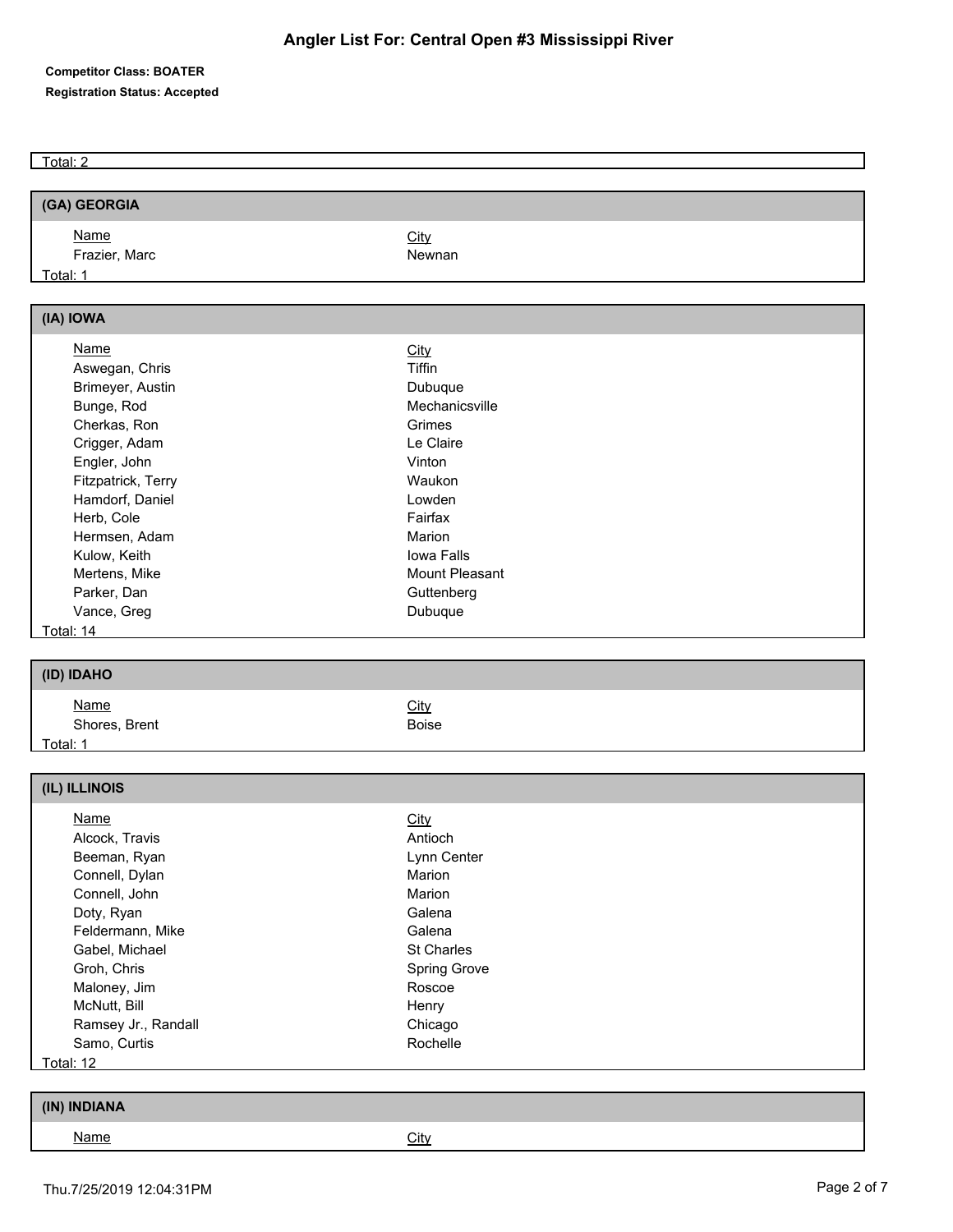#### **Competitor Class: BOATER Registration Status: Accepted**

|          | Bertrand, Cody | Dyer          |
|----------|----------------|---------------|
|          | Buss, Andy     | North Liberty |
|          | Melton, Shane  | Kokomo        |
|          | Uebelhor, Nick | Loogootee     |
|          | Wheeler, James | Valparaiso    |
| Total: 5 |                |               |

# **(KY) KENTUCKY**

| <u>Name</u>   | <b>City</b>   |  |
|---------------|---------------|--|
| Isgrigg, Gary | Mt Washington |  |
| Ratliff, Nick | Vine Grove    |  |
| White, Jody   | Gilbertsville |  |
| Total: 3      |               |  |

#### **(LA) LOUISIANA**

| Name                 | City                |
|----------------------|---------------------|
| Babin, Chris         | Raceland            |
| Betz, Blake          | <b>Baton Rouge</b>  |
| Billeaud, Billy      | Lafayette           |
| Caruso, Gary         | <b>Baton Rouge</b>  |
| Chandler Jr., RJ     | Vinton              |
| Charbonnet, Jimmy    | St.Amant            |
| Davis Jr, James      | Ferriday            |
| Dillard, Jim         | West Monroe         |
| Gleason, Darold      | Many                |
| Heintze, Alex        | Denham Springs      |
| Humphreys Jr., Homer | Minden              |
| Keith III, Bo        | Haughton            |
| Kimbrough, JP        | <b>Bossier City</b> |
| Latuso, Logan        | Gonzales            |
| Loetscher, Matthew   | Many                |
| Mattison, Cameron    | <b>Bossier City</b> |
| Murray, Chad         | Vidalia             |
| Murray, Todd         | Prarrieville        |
| Nomey, Dusty         | Jonesboro           |
| O'Rourke, Troy       | <b>Natchitoches</b> |
| Pharr, Mike          | Shreveport          |
| Risinger, Todd       | West Monroe         |
| Usie, B.J.           | Bourg               |
| Vining, Gary         | Morgan City         |
| Wiley, Chad          | Pineville           |
| Total: 25            |                     |

## **(MI) MICHIGAN**

| Name            | <u>City</u> |
|-----------------|-------------|
| Robinson, Tommy | We:         |
| Total: 1        |             |

Westland

#### Thu.7/25/2019 12:04:31PM Page 3 of 7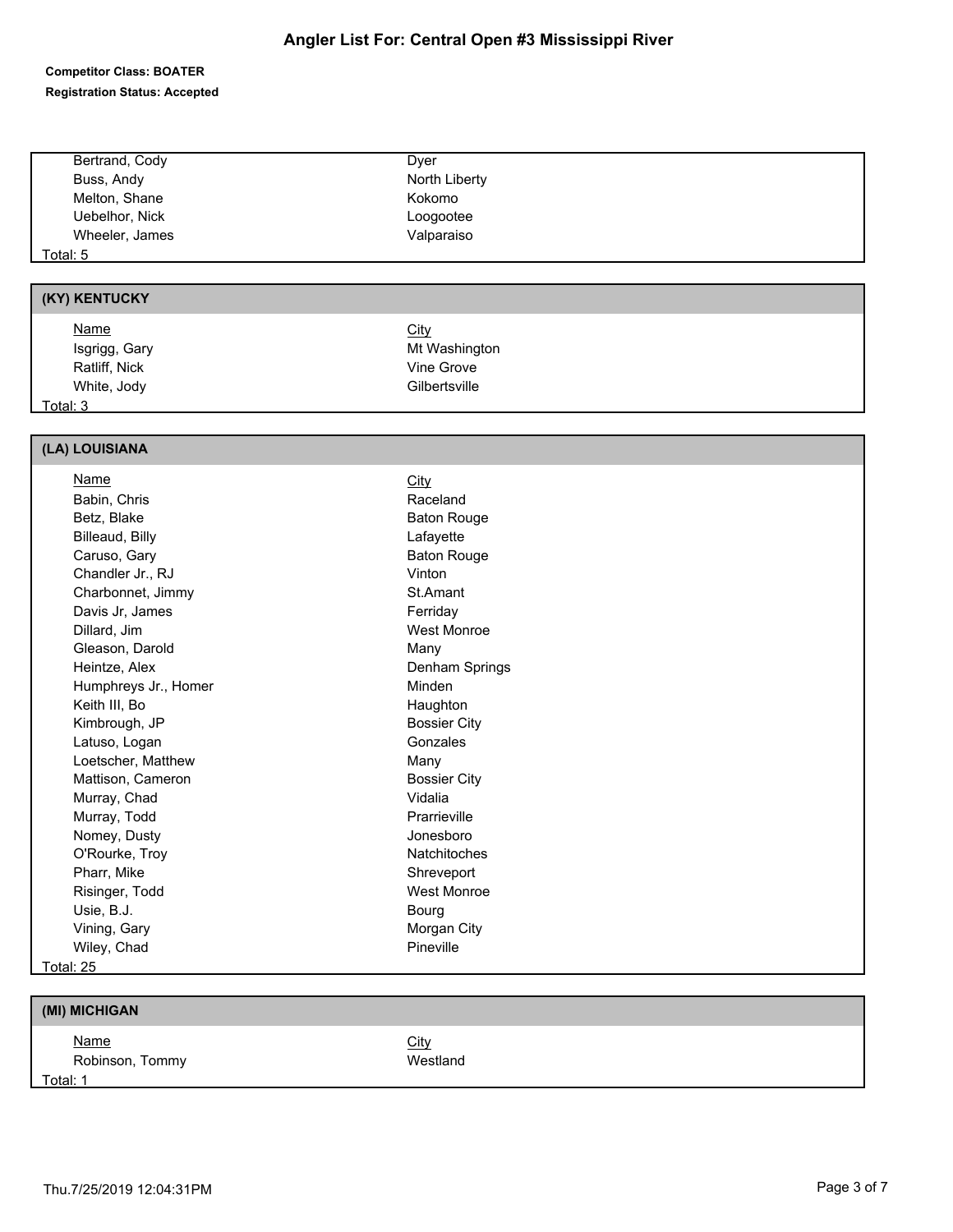#### **Competitor Class: BOATER Registration Status: Accepted**

## **(MN) MINNESOTA**

| Name                | <b>City</b>          |  |
|---------------------|----------------------|--|
| Fiedler, Denny      | Minnetonka           |  |
| Hribar, Andy        | Lakeville            |  |
| Johnson, Tadd       | Lakeview             |  |
| Leifermann, Brad    | Andover              |  |
| Mayhew, Ryan        | Shakopee             |  |
| Savik, Karen        | Minnetonka           |  |
| Smith, Chad         | Minnetonka           |  |
| Swanson, Thor       | <b>Blaine</b>        |  |
| Walker, Glenn       | Savage               |  |
| Welsh, Daniel       | <b>Elko New Mrkt</b> |  |
| Zimmermann, Timothy | Red Wing             |  |
| Total: 11           |                      |  |

## **(MO) MISSOURI**

| <u>Name</u>      | <u>City</u>  |  |
|------------------|--------------|--|
| King, Stacey     | Reeds Spring |  |
| Vahrenberg, Doug | Higginsville |  |
| Total: 2         |              |  |

## **(MS) MISSISSIPPI**

| <u>Name</u>     | <b>City</b>       |  |
|-----------------|-------------------|--|
| Adam, Bryant    | Madison           |  |
| Atkins, Philip  | Columbus          |  |
| Galloway, Grant | Houlka            |  |
| Jones, Teb      | Hattiesburg       |  |
| Wooten, Chris   | <b>West Point</b> |  |
| Total: 5        |                   |  |

## **(OH) OHIO**

| <b>Name</b>      | <b>City</b> |  |
|------------------|-------------|--|
| Hartley, Charlie | Grove City  |  |
| Hicks, Mark      | Glouster    |  |
| Total: 2         |             |  |

# **(OK) OKLAHOMA**

| <b>Name</b>       | <u>City</u>  |  |
|-------------------|--------------|--|
| Ackerson, Brandon | Afton        |  |
| Hartsell, Toby    | Afton        |  |
| Nail, Allan       | Sand Springs |  |
| Norris, Eddie     | Mannford     |  |
| Potter, Brian     | Claremore    |  |
| Total: 5          |              |  |

| <b>I SOUTH CAROLINA</b><br>(SC) |      |  |
|---------------------------------|------|--|
| <u>Name</u>                     | City |  |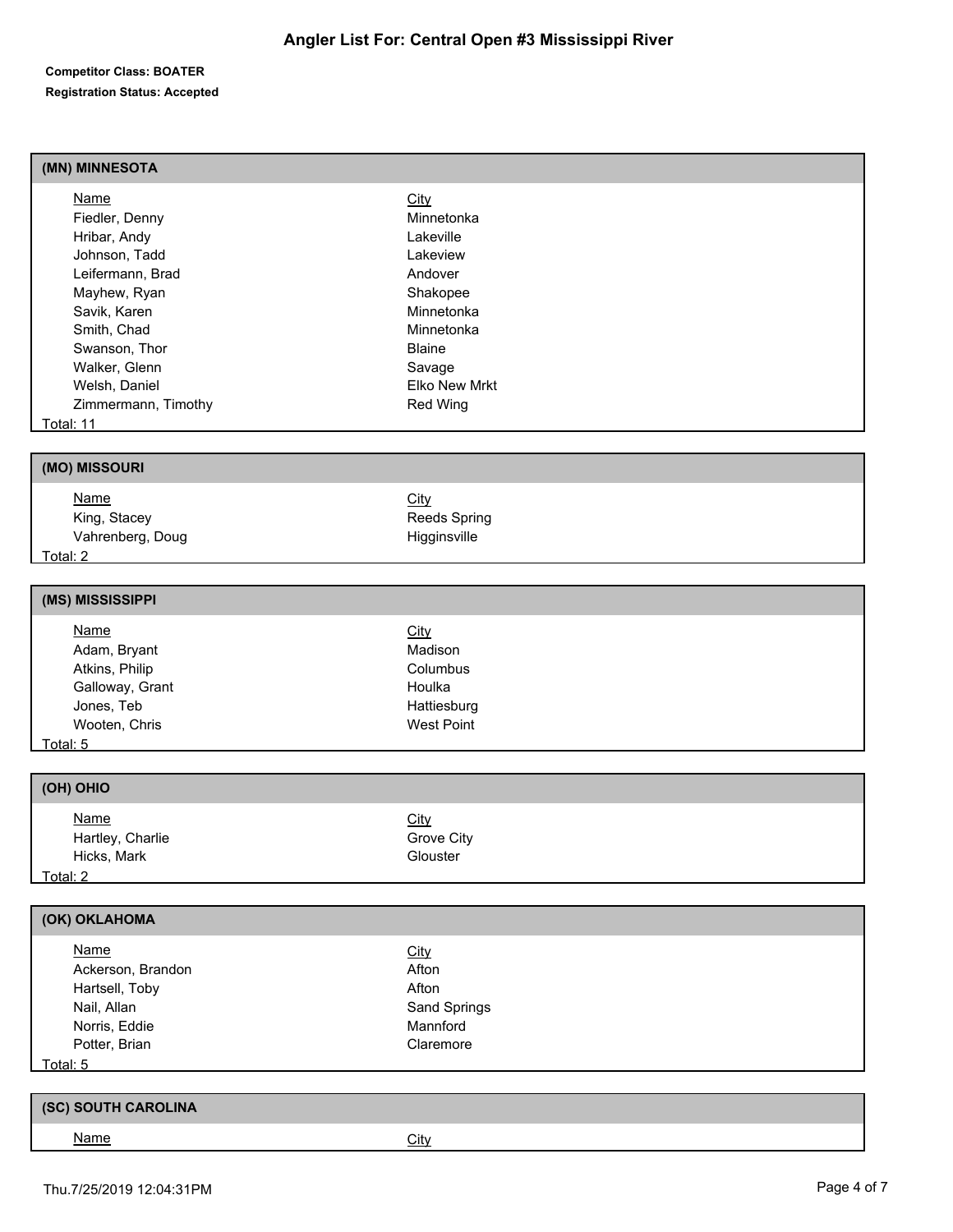#### **Competitor Class: BOATER**

**Registration Status: Accepted**

Okumura, Takeru Columbia Total: 1 **(SD) SOUTH DAKOTA** Name City Diede, Troy **Sioux Falls** Total: 1 **(TN) TENNESSEE** Name City Hart, Chris **Franklin** Hatfield, Nick Chuckey Total: 2 **(TX) TEXAS** Name City Bennett, Casey Waco Bird, Cody Granbury Breznik, Brent Borger Broussard, T-Roy **Port Arthur** Browning, Paul Pecos Burns, Rob **Plano** Bushland, Devin Allen Caldwell, Steven Whitesboro Caldwell, Theron Colleyville Cloud, Jeff Lubbock Cotterill, Colby **Houston** Durham, Tommy Whitney Finch, Bryan Belton Belton Gillham, David **Heath** Heath Hardy, Joseph **Hewitt** Hawkes, Jerod **Eagle Pass** Kitajima, Kazuki **Corinth** Luedke, Trea **Montgomery** Luedtke, Terry **Burton** Burton Margraves, Justin **Diana** Martin, Tommy **Hemphill** Mathis, Brian Cedar Park Millender, Randy Teague Newman, Darrell Bruceville Oustad, Dustan Kingsland Pasket, Russell **Anderson** Peacock, Terry **Royse City** Puckett, Larry **Decatur** Decatur Redington, Dave Winnsboro Redington, Tom Royse City Reneau, Dustin **Mckinney** Mckinney Reneau, Timmy Richland Springs Riffle, Gary **Paris** Rose, Lance **Pipe Creek**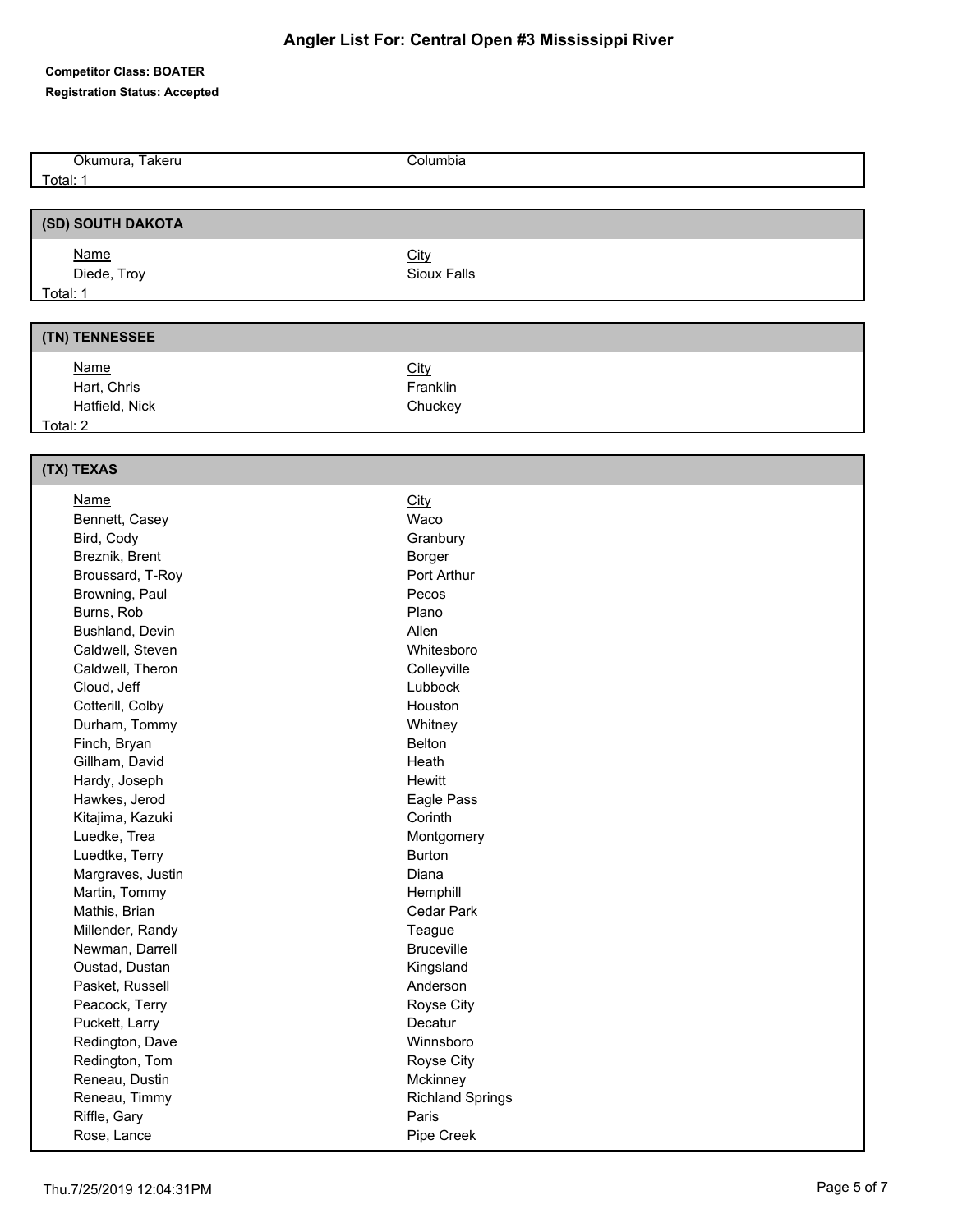## **Competitor Class: BOATER Registration Status: Accepted**

| Rose, Garrett     | Pipecreek     |  |
|-------------------|---------------|--|
| Sennikoff, Steve  | Garland       |  |
| Sloan, Drew       | Scurry        |  |
| Smith Sr, Billy   | Montgomery    |  |
| Stewart, Chandler | Spring Branch |  |
| Stidham, Jay      | China Spring  |  |
| Stoker, Spike     | Stephenville  |  |
| Sullivan, Randy   | Breckenridge  |  |
| Surber, Keith     | Longview      |  |
| Vick, Lance       | Mineola       |  |
| Weems, Danny      | Como          |  |
| Whatley, Brad     | <b>Bivins</b> |  |
| Whitehead, Jeff   | Slaton        |  |
| Zaldain, Trait    | Fort Worth    |  |
| Total: 48         |               |  |

## **(WI) WISCONSIN**

| Name               | City              |
|--------------------|-------------------|
| Adkins, Gary       | Green Bay         |
| Bauer, Josh        | Random Lake       |
| Baum, Brandyn      | La Crosse         |
| Brogan, Timothy    | Arpin             |
| Brueggen, Mike     | La Crosse         |
| Downey, Bob        | Hudson            |
| Duncan, Todd       | Tomah             |
| Fitzpatrick, Brian | La Crosse         |
| Gann, Brandon      | Sparta            |
| Goltz, Kyle        | Cornell           |
| Johnson, Jimmy     | Holmen            |
| Johnson, Kevin     | Sparta            |
| Johnson, Preston   | <b>Rice Lake</b>  |
| Kuphall, Caleb     | Mukwonago         |
| Laufenberg, Cade   | Goodview          |
| Martin, Rick       | Winter            |
| Monsoor, Tom       | La Crosse         |
| Neu, Adam          | Forestville       |
| Pellegrin, Scott   | Chippewa Falls    |
| Peterson, Larry    | Hammond           |
| Ritter, Jeff       | Prairie Du Chien  |
| Ruh, Kevin         | Onalaska          |
| Shaver, Jeremiah   | Holmen            |
| Teigen, Devin      | Eau Claire        |
| Trim, Nick         | Galesville        |
| Twardowski, Ron    | Marshfield        |
| Welch, Christopher | <b>Fall River</b> |
| Total: 27          |                   |

## **(JP) JAPAN**

| <u>Name</u>   | <u>City</u>              |
|---------------|--------------------------|
| Aoki, Daisuke | Minamitsurugun Yamanashi |
| Ito, Taku     | Chiba                    |